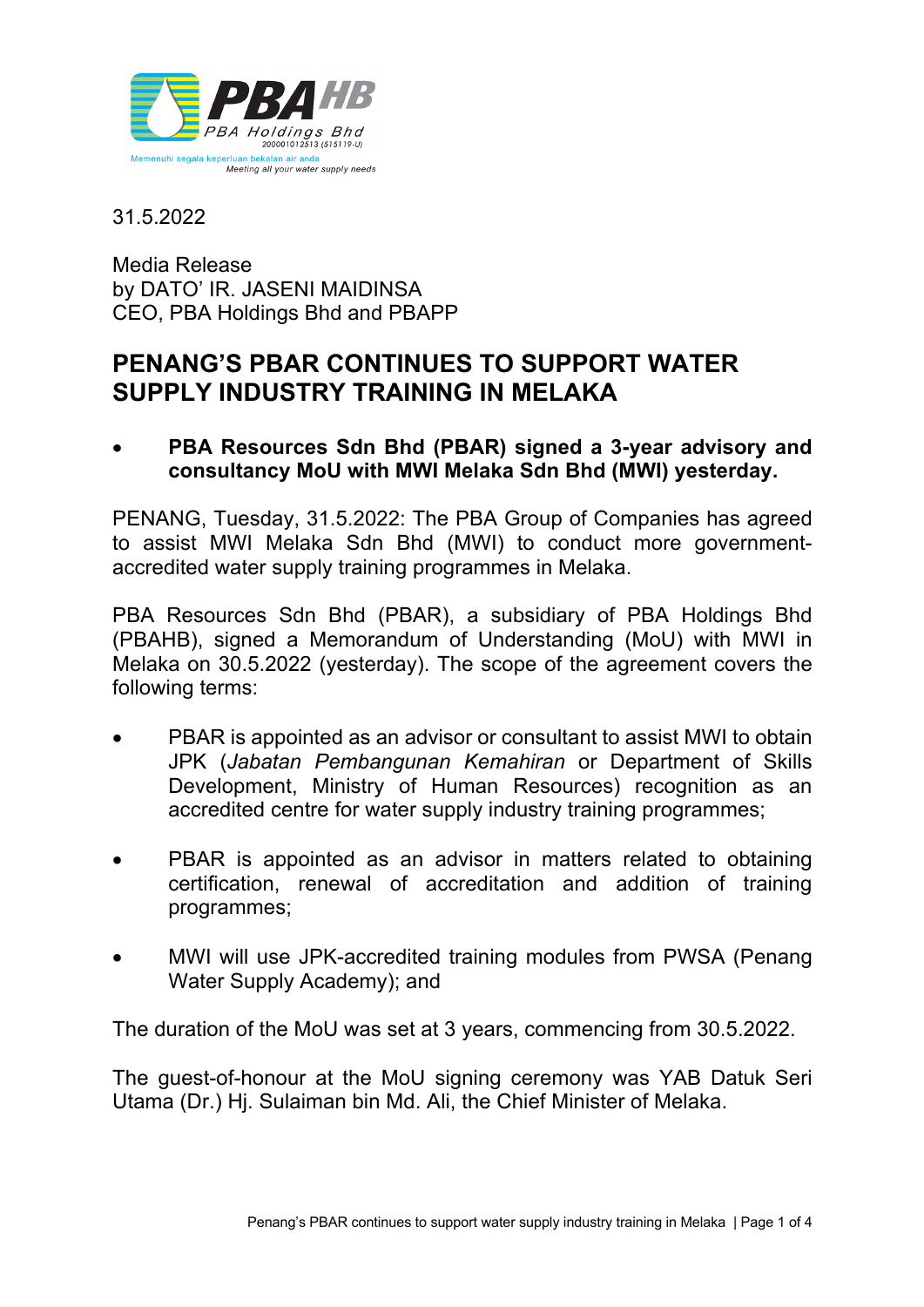

## **Accredited technical competency certifications**

Since 2014, PWSA (which is managed by PBAR) has been accredited by JPK to provide SKM (*Sijil Kemahiran Malaysia* or Malaysian Skills Certificate) courses leading towards technical competency certifications recognised by the Malaysian Government.

In November 2016, the National Water Services Commission (SPAN), set a key performance indicator (KPI) for water supply operators to obtain competency certifications for all their technical personnel. This KPI is related to Section 49 (1) of the Water Services Industry Act 2006 (WSIA 2006). The minimum requirement is a SKM-level certification.

In the period 2018 - 2019, PBAR signed 3 agreements to form "smart partnerships" with 3 organisations. These partnerships enabled the provision of more SKM-level training programmes throughout Malaysia for the benefit of school-leavers and existing uncertified water supply personnel.

PBAPP's 3 "smart partners" in this venture were KYM STES (MWI's predecessor in Melaka), Malaysian Water Academy Sdn Bhd (which manages MyWA in Kuala Lumpur) and the Penang Regional Development Authority (PERDA which manages PERDA-TECH in Penang).

The MoU signing with MWI yesterday renewed PBAPP's commitment to support SKM-level water supply industry training programmes in Melaka.

## **Competency in the water supply industry**

The population of Malaysia was estimated to be 32.7 million people in 2021.\*

About 95.5% of Malaysians have access to piped water and 19,646 water supply personnel were employed by water supply operators and/or water utilities to provide water supply services.\*\*

With on-going population growth, climate change challenges and a projected resurgence of socioeconomic activities in the post-Covid-19 era, the water supply industry will need to tap a bigger pool of qualified and competent personnel to serve Malaysia's water needs in the near future.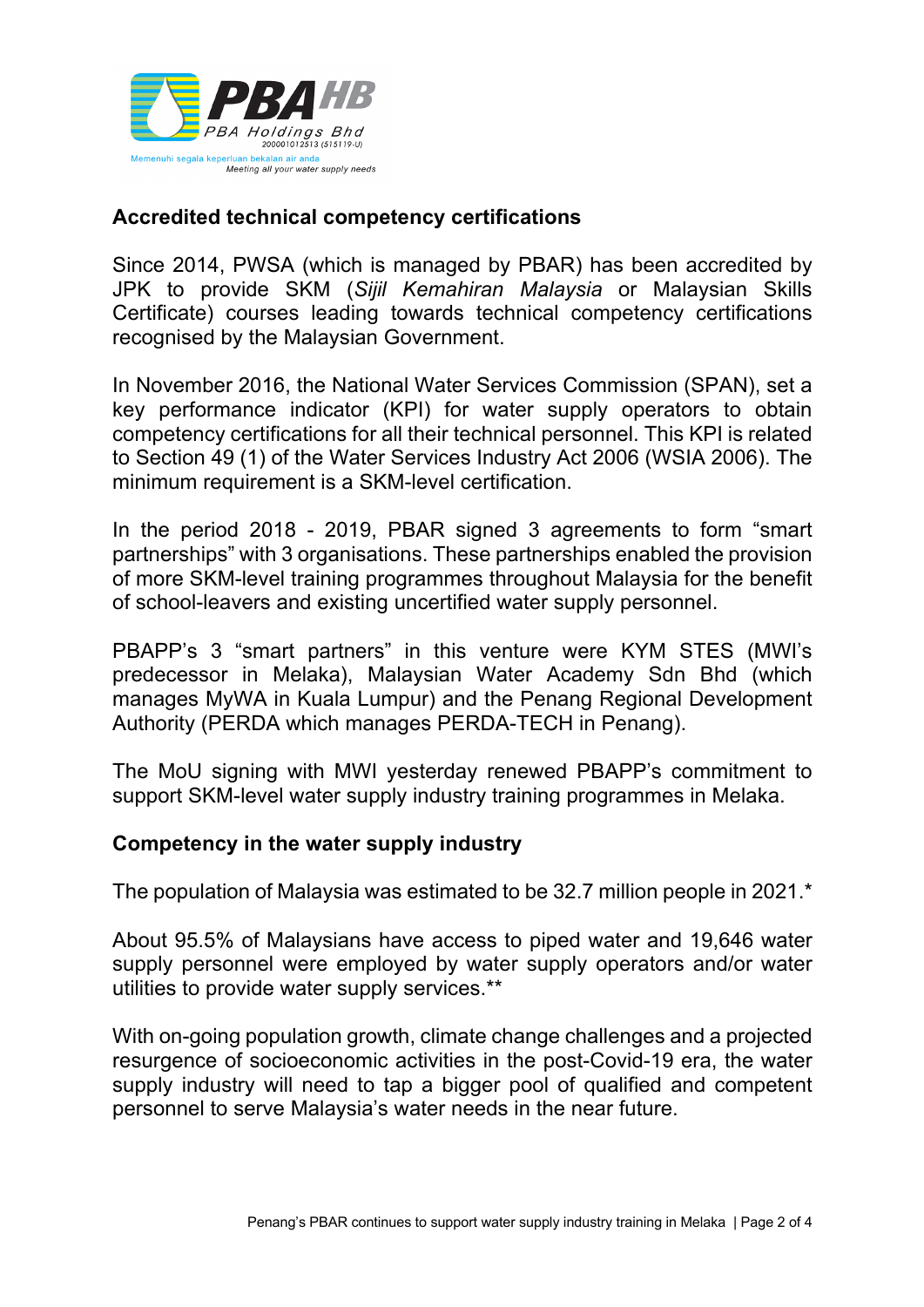

By promoting widespread competency training through PBAR and PWSA, the PBA Group strives to get more young Malaysians ready for careers in the water supply industry of the future while upgrading the competency status of existing water industry personnel throughout Malaysia.

\_\_\_\_\_\_\_\_\_\_\_\_\_\_\_\_\_\_\_\_\_\_\_\_\_\_\_\_\_\_\_\_\_\_\_\_\_\_\_\_\_\_\_\_\_\_\_\_\_\_\_\_\_\_\_\_\_\_\_\_

Thank You.

| Issued by : | Syarifah Nasywa bt Syed Feisal Barakbah |
|-------------|-----------------------------------------|
|             | Corporate Communications Unit           |
| Email       | syarifah@pba.com.my                     |

\* Department of Statistics Malaysia

https://www.dosm.gov.my/v1/index.php?r=column/cthemeByCat&cat=155&bul\_id=ZjJOSnpJR21sQW VUcUp6ODRudm5JZz09&menu\_id=L0pheU43NWJwRWVSZklWdzQ4TlhUUT09

\*\* "The Malaysian Water Industry Status & Outlook Report 2020/2021" published by the Malaysian Water Association with support from the Ministry of Environment and Water Malaysia, the Prime Minister's Department (Economy) and SPAN.